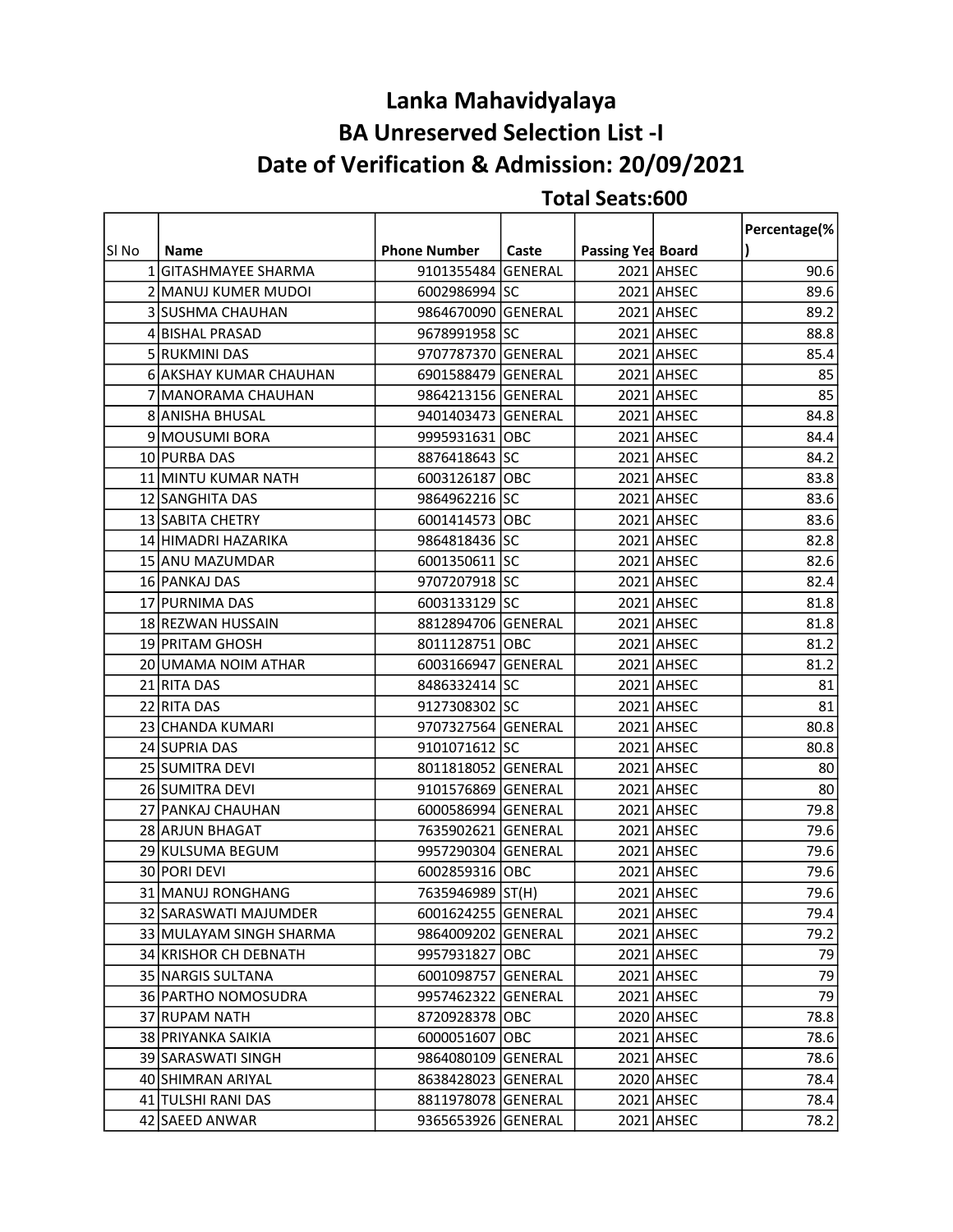| 43 RITUPARNA DEVI             | 9957686748 GENERAL |  | 2021 AHSEC | 78.2 |
|-------------------------------|--------------------|--|------------|------|
| 44 BIKI DEY                   | 6001769695 GENERAL |  | 2021 AHSEC | 78.2 |
| 45 RITUPARNA DEVI             | 8472040885 GENERAL |  | 2021 AHSEC | 78.2 |
| 46 PARINITA NEOG              | 8761927691 OBC     |  | 2021 AHSEC | 78   |
| 47 KALLOL MAJUMDER            | 6003642761 GENERAL |  | 2021 AHSEC | 78   |
| 48 KALLOL MAJUMDER            | 7577007049 GENERAL |  | 2021 AHSEC | 78   |
| 49 UMA SAHU                   | 7577010263 OBC     |  | 2021 AHSEC | 78   |
| 50 SUSHMITA DAS               | 9395396025 GENERAL |  | 2021 AHSEC | 77.8 |
| 51 LAXMI HANSEPI              | 9101509025 ST(H)   |  | 2021 AHSEC | 77.8 |
| 52 PRITY DEVI                 | 7896801120 OBC     |  | 2021 AHSEC | 77.8 |
| 53 SANJIB DAS                 | 6003277056 SC      |  | 2021 AHSEC | 77.6 |
| 54 PRIYANKA SAHA              | 6002984456 GENERAL |  | 2021 AHSEC | 77.6 |
| 55 RINKUMONI KOCH             | 9370448198 OBC     |  | 2021 AHSEC | 77.6 |
| 56 PHANKRI TERON              | 9101765379 ST(H)   |  | 2021 AHSEC | 77.4 |
| 57 SHRUTI GHOSH               | 8638936487 OBC     |  | 2021 AHSEC | 77.4 |
| 58 ANUPOLI ROY                | 9101960059 GENERAL |  | 2021 AHSEC | 77.4 |
| 59 DIBAKAR BORUAH             | 7002294720 OBC     |  | 2021 AHSEC | 77.4 |
| 60 ARPITA CHETRY              | 6901567682 OBC     |  | 2021 AHSEC | 77.2 |
| 61 YAHAYA                     | 8638197513 GENERAL |  | 2021 AHSEC | 77.2 |
| 62 BIJOY KRISHNA DEY          | 9365775148 OBC     |  | 2021 AHSEC | 77.2 |
| 63 PRANJAL GOUR               | 7099228827 MOBC    |  | 2021 AHSEC | 77   |
| 64 SIMANTA BORA               | 6003552673 OBC     |  | 2021 AHSEC | 77   |
| 65 ANITA KUMARI SINGH         | 8638786920 GENERAL |  | 2021 AHSEC | 77   |
| 66 SARITA KUMARI SINGH        | 9126183364 GENERAL |  | 2021 AHSEC | 76.8 |
| 67 MARUFA AL JALAL            | 8011122341 GENERAL |  | 2021 AHSEC | 76.6 |
| 68 MOHAMMOD TALHA             | 7636942470 GENERAL |  | 2021 AHSEC | 76.6 |
| 69 SUNIL KUMAR                | 6003575194 OBC     |  | 2021 AHSEC | 76.6 |
| 70 ASHRAFUL ALOM TAPADER      | 9085659471 GENERAL |  | 2021 AHSEC | 76.4 |
| 71 BORNALI DEWRI              | 9678136972 ST(P)   |  | 2021 AHSEC | 76.2 |
| 72 MASUM RAWSHAN IFTIKAR SUHE | 6002957215 GENERAL |  | 2021 AHSEC | 76   |
| 73 NISHA KUMARI SINGH         | 6002256130 OBC     |  | 2021 AHSEC | 75.8 |
| 74 JAHMIMA TAHMIN ISLAM       | 9678877909 GENERAL |  | 2021 AHSEC | 75.6 |
| 75 MAHENDRO RONGPHAR          | 6901714992 ST(H)   |  | 2021 AHSEC | 75.6 |
| 76 JAHMIMA TAHMIN ISLAM       | 7099079652 GENERAL |  | 2021 AHSEC | 75.6 |
| 77 JAHMIMA TAHMIN ISLAM       | 9678269436 GENERAL |  | 2021 AHSEC | 75.6 |
| 78 BOBITA CHETRY              | 6901942133 OBC     |  | 2021 AHSEC | 75.4 |
| 79 TOSHI BANIK                | 7002387446 GENERAL |  | 2021 AHSEC | 75.4 |
| 80 PRADIP SINGH KUSHWAHA      | 6003073283 GENERAL |  | 2021 AHSEC | 75   |
| 81 CHINMOYEE HAZARIKA         | 8876703373 obc     |  | 2021 AHSEC | 74.8 |
| 82 SUMANA CHOUDHURY           | 9101382974 GENERAL |  | 2021 AHSEC | 74.6 |
| 83 LIPI PAUL                  | 9101985352 OBC     |  | 2021 AHSEC | 74.6 |
| 84 SUBIM BISWAS               | 7099227519 GENERAL |  | 2021 CBSE  | 74.6 |
| 85 AKRAM SHAHADOT             | 6002520759 GENERAL |  | 2021 AHSEC | 74.6 |
| 86 HORENDRA RONGPI            | 8135098830 ST(H)   |  | 2021 AHSEC | 74.4 |
| 87 DEEP PAUL                  | 8822157388 OBC     |  | 2021 AHSEC | 74.2 |
| 88 PRATHAM KUMAR JHA          | 8822325248 GENERAL |  | 2021 AHSEC | 74   |
| 89 TAPASH DAS                 | 9957025709 GENERAL |  | 2021 AHSEC | 74   |
| 90 TAPASH DAS                 | 7576091770 GENERAL |  | 2021 AHSEC | 74   |
| 91 AKASH CHAUHAN              | 9394676970 GENERAL |  | 2021 AHSEC | 73.8 |
| 92 SAURAV ROY                 | 8638396228 GENERAL |  | 2021 AHSEC | 73.8 |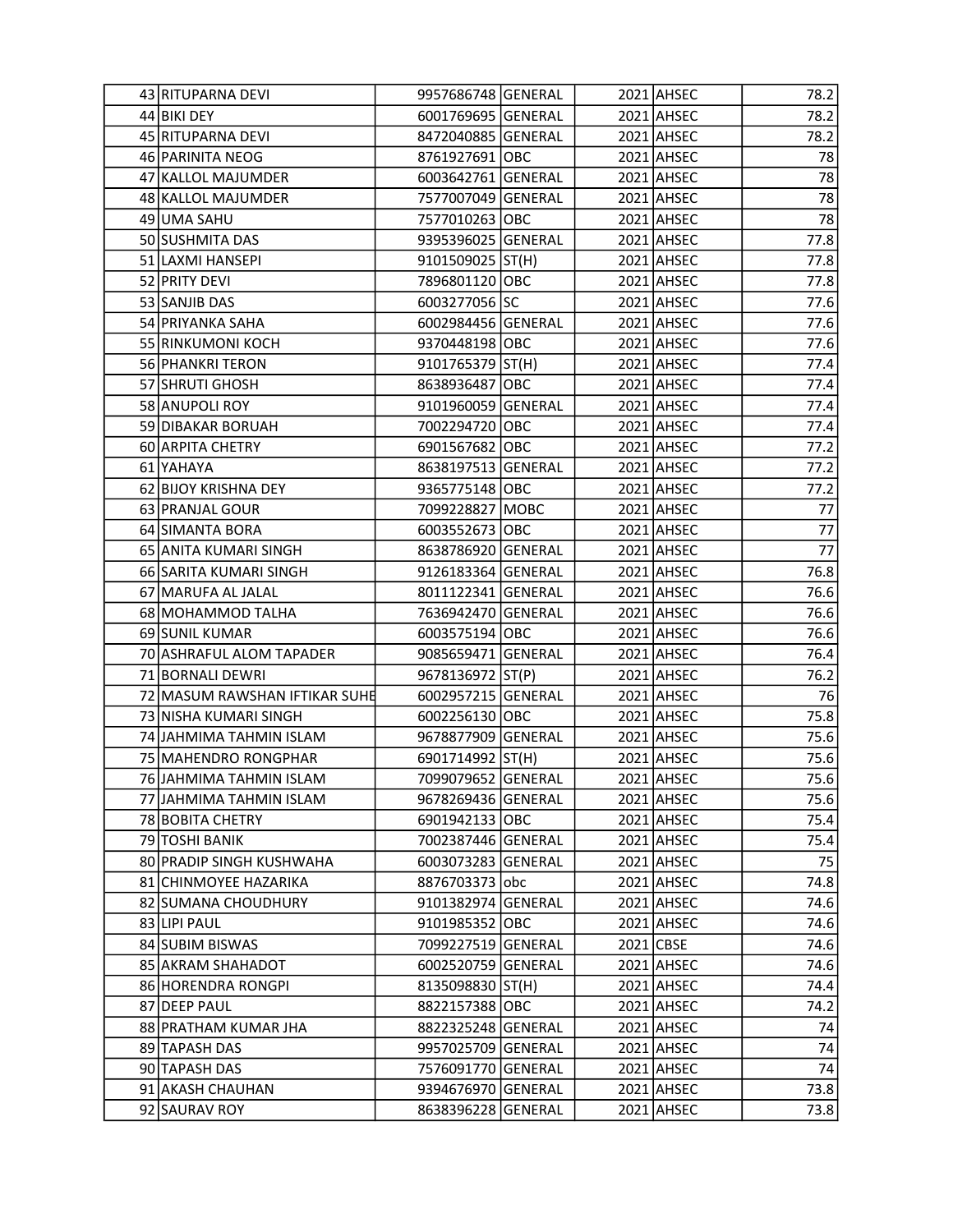| 93 PRASANTA DAS         | 6000506790 SC      |  | 2021 AHSEC | 73.8 |
|-------------------------|--------------------|--|------------|------|
| 94 BIKI DAS             | 6003410426 SC      |  | 2021 AHSEC | 73.8 |
| 95 GYANENDRA            | 9085452087 GENERAL |  | 2021 AHSEC | 73.8 |
| 96 PROBEEN KUMAR BHAGAT | 9365298325 OBC     |  | 2021 AHSEC | 73.8 |
| 97 BIKI DAS             | 8011368462 GENERAL |  | 2021 AHSEC | 73.8 |
| 98 KABITA BORAH         | 6900537145 OBC     |  | 2021 AHSEC | 73.6 |
| 99 YEASMINA BEGUM       | 6000793717 GENERAL |  | 2021 AHSEC | 73.6 |
| 100 RAKTIM GUNJU        | 7577915756 MOBC    |  | 2021 AHSEC | 73.4 |
| 101 SHELI DAS           | 9954386471 SC      |  | 2021 AHSEC | 73.4 |
| 102 CHINGTHUR TERANG    | 8011444527 ST(H)   |  | 2021 AHSEC | 73.4 |
| 103 RAKTIM GUNJU        | 9101138945 MOBC    |  | 2021 AHSEC | 73.4 |
| 104 BADAR UDDIN         | 8638831105 GENERAL |  | 2021 AHSEC | 73.2 |
| 105 BIMAL BHUJEL        | 8118954369 GENERAL |  | 2021 AHSEC | 73.2 |
| 106 DEBAJIT DAS         | 8822681763 SC      |  | 2021 AHSEC | 73.2 |
| 107 NISHA SAHU          | 8638710929 OBC     |  | 2021 AHSEC | 73.2 |
| 108 NAMI KALITA         | 8822061120 GENERAL |  | 2020 AHSEC | 73   |
| 109 KULDEEP GAYAN       | 8822330351 GENERAL |  | 2021 AHSEC | 73   |
| 110 AMIT BASUMATARY     | 6001854247 ST(P)   |  | 2021 AHSEC | 73   |
| 111 ASISH DAS           | 9957484880 SC      |  | 2021 AHSEC | 72.8 |
| 112 KAMALA CHETRY       | 7099125041 OBC     |  | 2021 AHSEC | 72.8 |
| 113 AYESHA BEGUM        | 8811828352 GENERAL |  | 2021 AHSEC | 72.8 |
| 114 PARNITA CHOUDHURY   | 9864094233 SC      |  | 2021 AHSEC | 72.6 |
| 115 DEBOJIT DAS         | 9957169497 SC      |  | 2021 CBSE  | 72.6 |
| 116 GAGANDEEP SINGH     | 9101758843 GENERAL |  | 2021 AHSEC | 72.4 |
| 117 NOZMA KHATUN        | 8822847447 GENERAL |  | 2021 AHSEC | 72.4 |
| 118 ABHIJIT THOUSEN     | 8638067185 ST(H)   |  | 2021 AHSEC | 72.2 |
| 119 CHAYAN ROY          | 7576844187 GENERAL |  | 2021 AHSEC | 72   |
| 120 BISHAL SAHU         | 9954189321 GENERAL |  | 2021 AHSEC | 72   |
| 121 FARUK AHMED         | 6000404419 GENERAL |  | 2021 AHSEC | 72   |
| 122 SIBU RANJAN DAS     | 6003086715 SC      |  | 2021 AHSEC | 71.8 |
| 123 JOEL RONGHANG       | 8099906011 ST(H)   |  | 2021 AHSEC | 71.8 |
| 124 BANSHRAJ CHAUHAN    | 9678069286 GENERAL |  | 2021 AHSEC | 71.6 |
| 125 NEHA SAHU           | 7896838999 GENERAL |  | 2021 AHSEC | 71.6 |
| 126 ISHA KUMARI RAY     | 9365079252 OBC     |  | 2021 AHSEC | 71.4 |
| 127 ROSEJELLY TIMUNGPI  | 9613115933 ST(H)   |  | 2021 AHSEC | 71.4 |
| 128 AFJAL AHMED         | 7002960187 GENERAL |  | 2021 AHSEC | 71.2 |
| 129 ARINA BORUAH        | 9864938692 OBC     |  | 2021 AHSEC | 71.2 |
| 130   DHARMARAJ RAI     | 6003279293 OBC     |  | 2021 AHSEC | 71   |
| 131 SNEHA DEY           | 9395106093 OBC     |  | 2021 AHSEC | 71   |
| 132 JAYDEEP DAS         | 6900077900 SC      |  | 2021 AHSEC | 70.8 |
| 133 ASIK AHMED          | 6003102251 GENERAL |  | 2021 AHSEC | 70.8 |
| 134 OM PRAKASH UPADHYAY | 8486447592 GENERAL |  | 2021 AHSEC | 70.8 |
| 135 FATIMA KHATUN       | 7637835995 GENERAL |  | 2021 AHSEC | 70.8 |
| 136 AMBIKA CHAUHAN      | 9707123552 GENERAL |  | 2021 OTHER | 70.6 |
| 137 PRIYANKA KOCH       | 6003662245 OBC     |  | 2021 AHSEC | 70.4 |
| 138 ROHILA TIMUNGPI     | 9395280220 ST(H)   |  | 2021 AHSEC | 70.4 |
| 139 RAHUL SUTRADHAR     | 7002011988 GENERAL |  | 2021 AHSEC | 70.4 |
| 140 MAMTA CHAUHAN       | 8638166721 GENERAL |  | 2021 AHSEC | 70.4 |
| 141 RAJEN DAS           | 6001587026 GENERAL |  | 2021 AHSEC | 70.4 |
| 142 PALLOB GOSWAMI      | 7896447039 GENERAL |  | 2021 AHSEC | 70.2 |